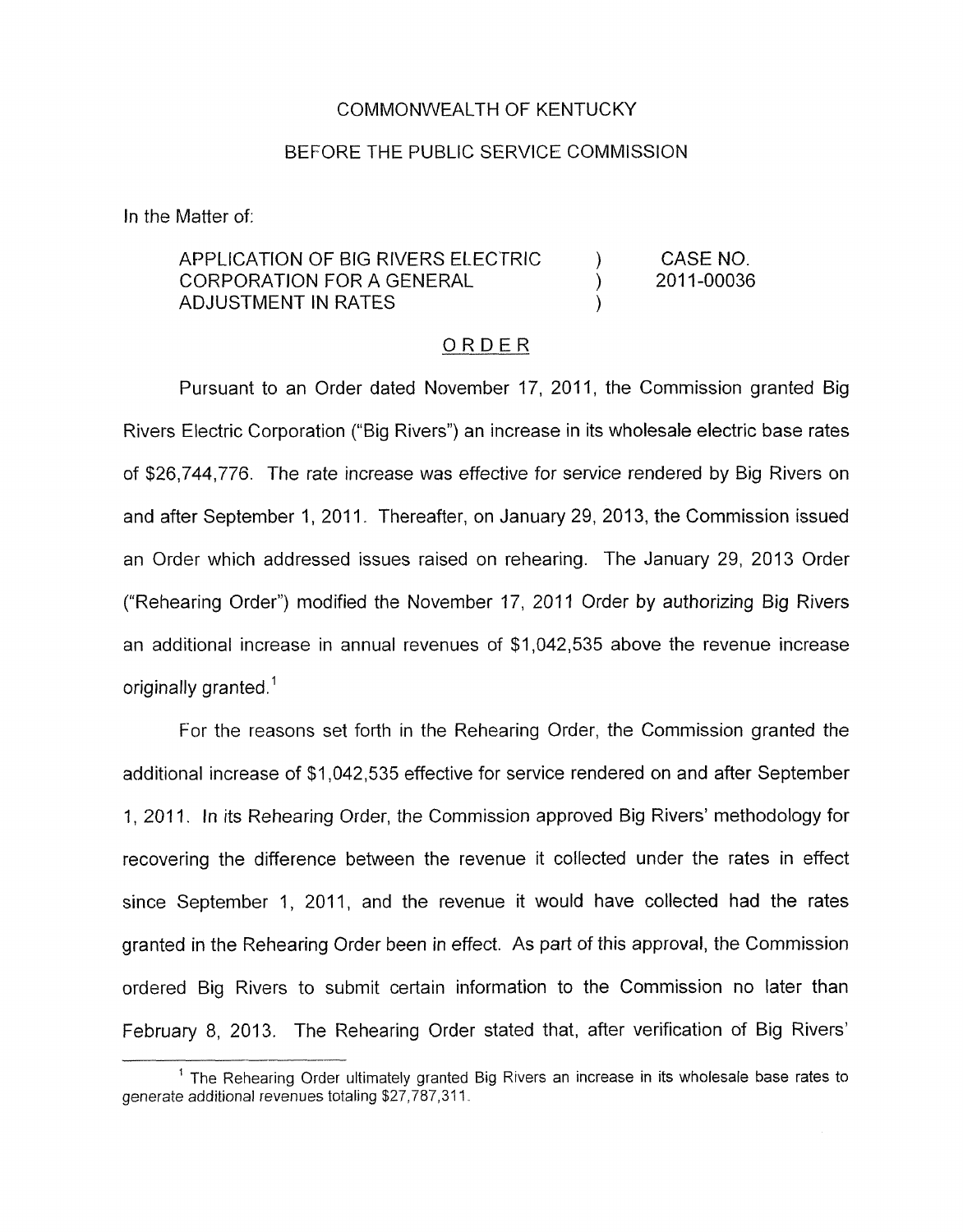calculations, the Commission would issue a final Order which would authorize both the amounts Big Rivers is to collect from its member cooperatives and the length of time over which it would collect those amounts.

Big Rivers' February 8, 2013 filing in response to our Rehearing Order shows that it is due the following amounts related to the retroactive treatment of the additional increase :

| <b>Utility</b>   | <b>Rate Class</b> | Amount         |
|------------------|-------------------|----------------|
| Meade            | Rural             | \$269,752.90   |
| Jackson Purchase | Rural             | \$374,638.06   |
| Jackson Purchase | Large Industrial  | \$20.41        |
| Kenergy          | Rural             | \$677,363.01   |
| Kenergy          | Large Industrial  | \$3,830.55     |
| Kenergy          | <b>Smelters</b>   | \$29,563.68    |
|                  |                   | \$1,355,168.61 |

Big Rivers proposes to collect the above amounts by billing one-fifth of the amounts to the appropriate member cooperative each month for the period from March 2013 through July 2013.

The Commission, after consideration of the evidence of record and being otherwise sufficiently advised, finds that the amounts submitted by Big Rivers to be billed to its member cooperatives and the time period over which the amounts will be billed should be approved

IT IS THEREFORE ORDERED that:

1. Big Rivers is authorized to bill its member cooperatives a total of \$4,355,168.61 over the period March 2013 through July 2013 as detailed in its February 8, 2013 filing.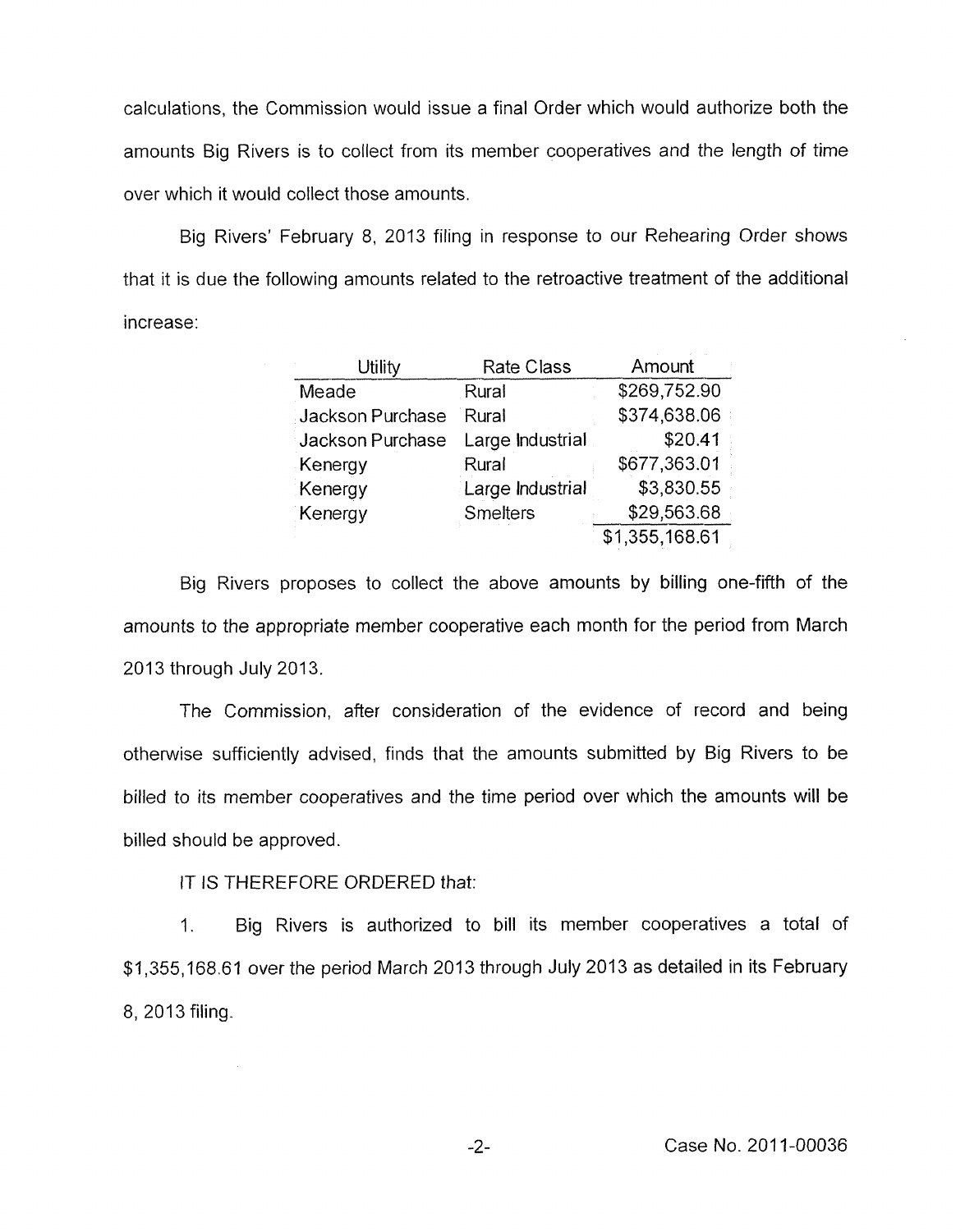*2.* Within 20 days of the date of this Order, Big Rivers shall file with the Commission, using the Commission's electronic Tariff Filing System, new tariff sheets setting forth the details of the billings approved in ordering paragraph 1 above and reflecting their effective date and that they were authorized by this Order

By the Commission



ATTEST:

Carn D. Dumwell Executive Director

Case No. 2011-00036